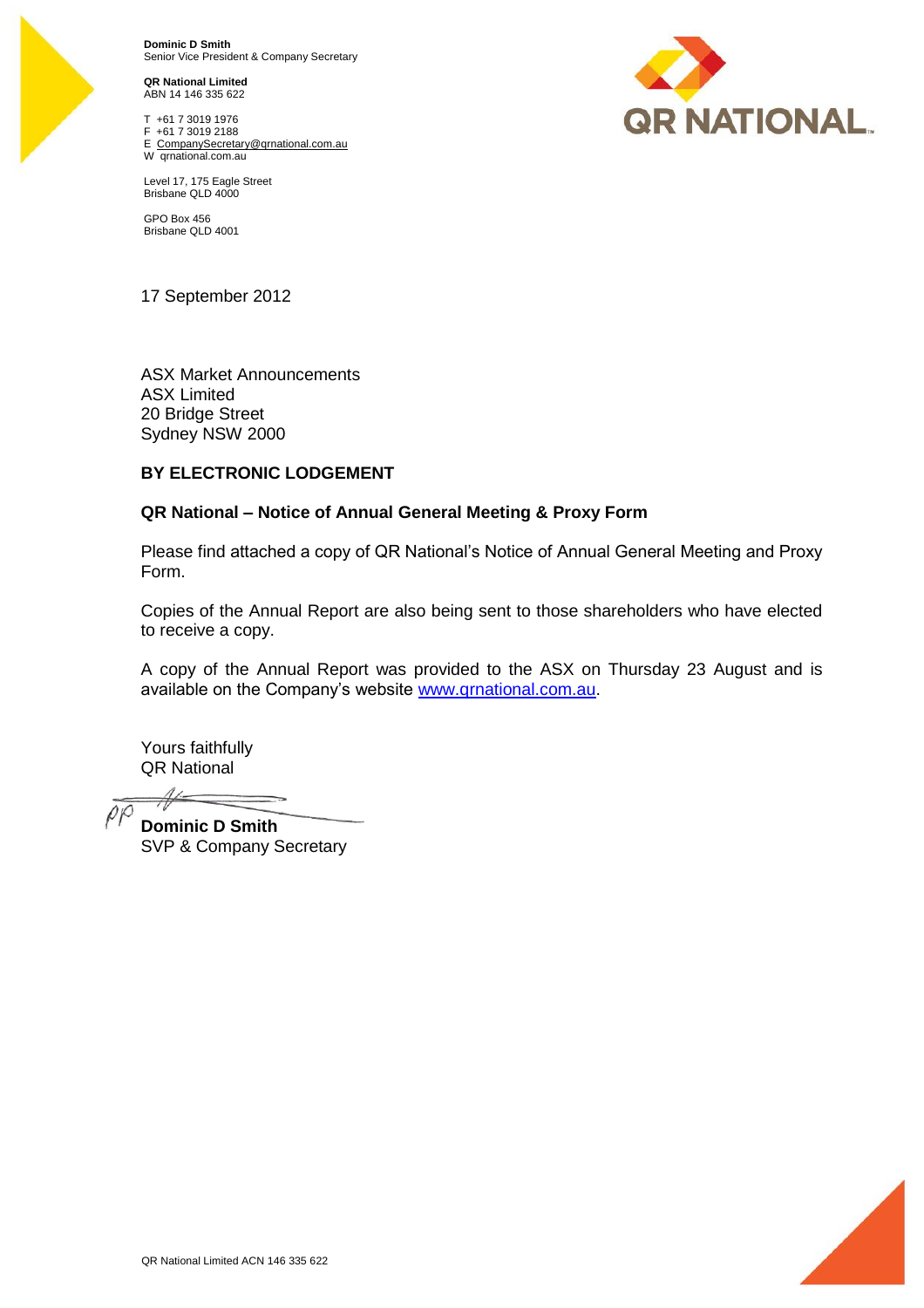# **QR NATIONAL** Notice of 2012 Annual General Meeting

**QR National Limited ABN 14 146 335 622**

# **Electronic Investor Communications**

To assist us with our commitment to the environment, you can elect to receive this document and others by email notifcation. For more information contact Computershare on: **www.investorcentre.com/qrn**

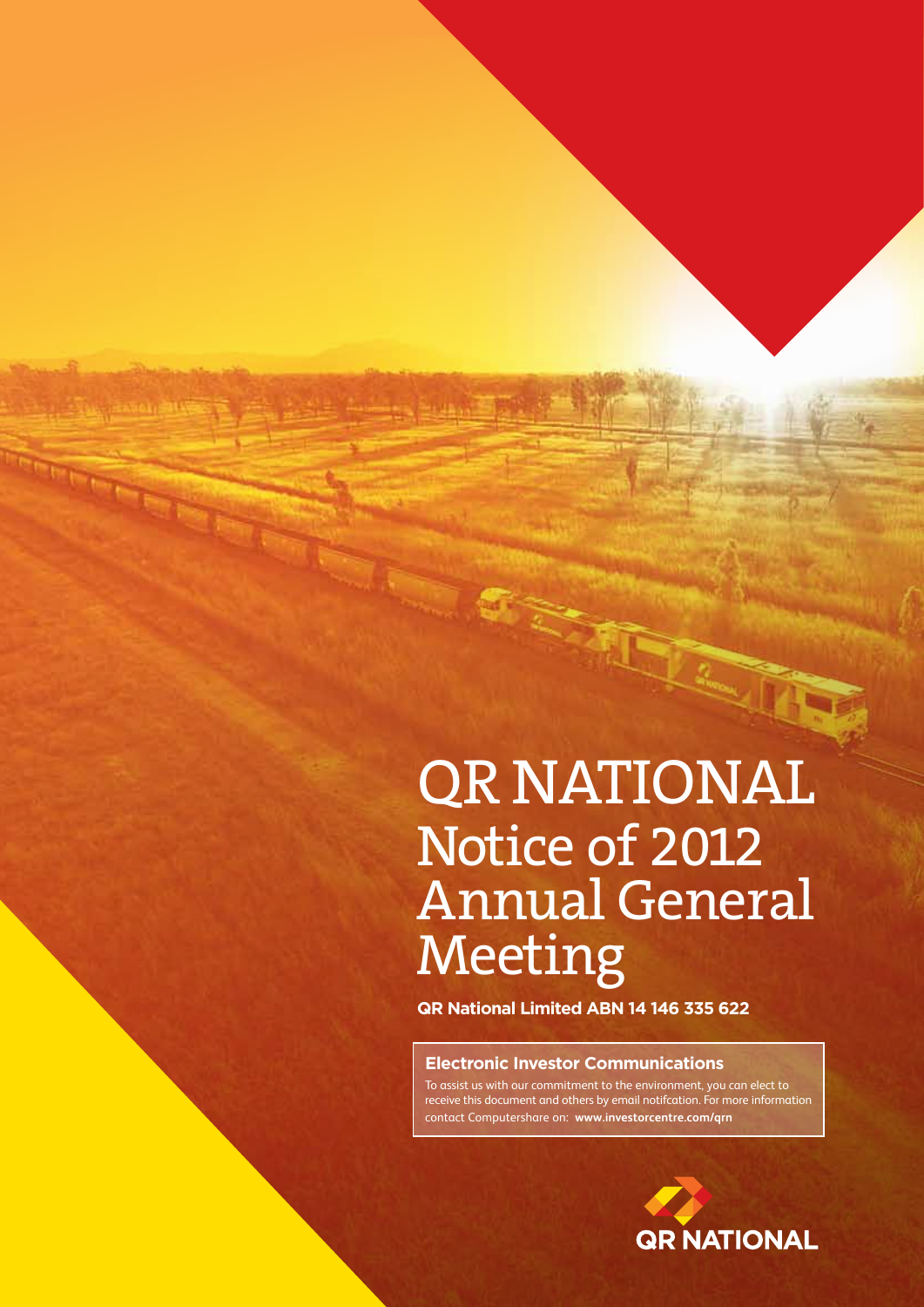# Notice of 2012 Annual General Meeting

# QR National Limited ABN 14 146 335 622

Notice is given that QR National Limited (the **Company**) will hold its Annual General Meeting at 10:00am (Brisbane time) on Wednesday, 7 November 2012 in Room M4 at the Brisbane Convention and Exhibition Centre, Corner of Merivale and Glenelg Streets, South Brisbane, Queensland, 4101, Australia, for the purpose of transacting the business set out in this Notice of Meeting (**Notice**).

If you are unable to attend the meeting you are encouraged to complete and return the proxy form attached to this Notice.

You can lodge your completed proxy form with the Company's Share Registry, Computershare by:

- mailing it to Computershare using the reply paid envelope;
- posting it to GPO Box 242, Melbourne VIC 3001 Australia;
- lodging it online at Computershare's website **www.investorvote.com.au** and logging in using the control number found on the front of your accompanying proxy form;
- faxing it to 1800 783 447 (within Australia) or +61 3 9473 2555 (outside Australia); or
- Intermediary Online subscribers (Institutions/Custodians) may lodge their proxy instruction online by visiting **www.intermediaryonline.com.**

The completed proxy form must be received by Computershare no later than 10:00am (Brisbane time) on Monday, 5 November 2012.

**If you appoint a proxy, the Company encourages you to direct your proxy how to vote on each item by marking the appropriate boxes on the proxy form.**

# Business

# 1. Financial Statements and Reports

To receive and consider the Financial Statements, Directors' Report and independent Auditor's Report of the Company and its controlled entities for the financial year ended 30 June 2012.

*Note: There is no vote on this item.*

# 2. Appointment of PwC as auditor of the Company

To consider and, if thought fit, to pass the following as an ordinary resolution:

"That, for the purposes of section 327B(1) of the Corporations Act and all other purposes, PricewaterhouseCoopers; (**PwC**) having consented and not withdrawn its consent, and being qualified to act as the Company's auditor, be appointed as the auditor of the Company."

# 3. Election of Directors

To consider and, if thought fit, pass the following as separate ordinary resolutions:

- a) "That, Mrs Karen Field, who was appointed as an addition to existing Directors of the Company and being eligible, be elected as a Director of the Company."
- b) "That, Mr John Cooper, who was appointed as an addition to existing Directors of the Company and being eligible, be elected as a Director of the Company."
- c) "That, Mr Graeme John AO, who retires by rotation and being eligible, be re-elected as a Director of the Company."

# 4. Grant of Performance Rights to Managing Director & CEO

To consider and, if thought fit, to pass the following as an ordinary resolution:

"That approval be given for all purposes including ASX Listing Rule 10.14, for the grant to the Managing Director & CEO, Mr Lance E Hockridge, of up to 582,090 performance rights under the Company's Long Term Incentive Plan on the terms summarised in the Explanatory Notes to this Notice."

# 5. Remuneration Report

To consider and, if thought fit, to pass the following as a non-binding ordinary resolution:

"That the Remuneration Report for the financial year ended 30 June 2012, be adopted."

*Note:* This resolution is advisory only and does not bind the Directors or the Company.

# 6. Change of Company Name

To consider and, if thought fit, to pass the following as a special resolution:

"That with effect from 1 December 2012, the Company's name be changed from QR National Limited to Aurizon Holdings Limited and the Company's Constitution be amended to reflect the change of name to Aurizon Holdings Limited by changing all references to QR National Limited in the Constituion to Aurizon Holdings Limited."

# **Additional Information**

The Explanatory Notes set out on pages 3 to 6 provide more information on each of the items of business.

The Explanatory Notes and notes relating to voting form part of this Notice.

# **Voting Exclusion**

For all resolutions that are directly or indirectly related to the remuneration of a member of the 'Key Management Personnel' (including the Directors) of the Company (**KMP**) (being the resolutions in respect of Items 4 and 5), *the Corporations Act 2001*(Cth) (**Corporations Act**) restricts KMP and their closely related parties from voting in certain circumstances. Closely related party is defined in the Corporations Act and includes a spouse, dependant and certain other close family members, as well as any companies controlled by the KMP.

In addition, a voting restriction applies in respect of Item 4 under the ASX Listing Rules.

#### *Item 4 (Grant of Performance Rights to the Managing Director & CEO)*

With respect to Item 4, the Company will disregard any votes cast on Item 4 by:

- a Director of the Company (except one who is ineligible to participate in any employee incentive scheme in relation to the Company); and
- an associate of those persons.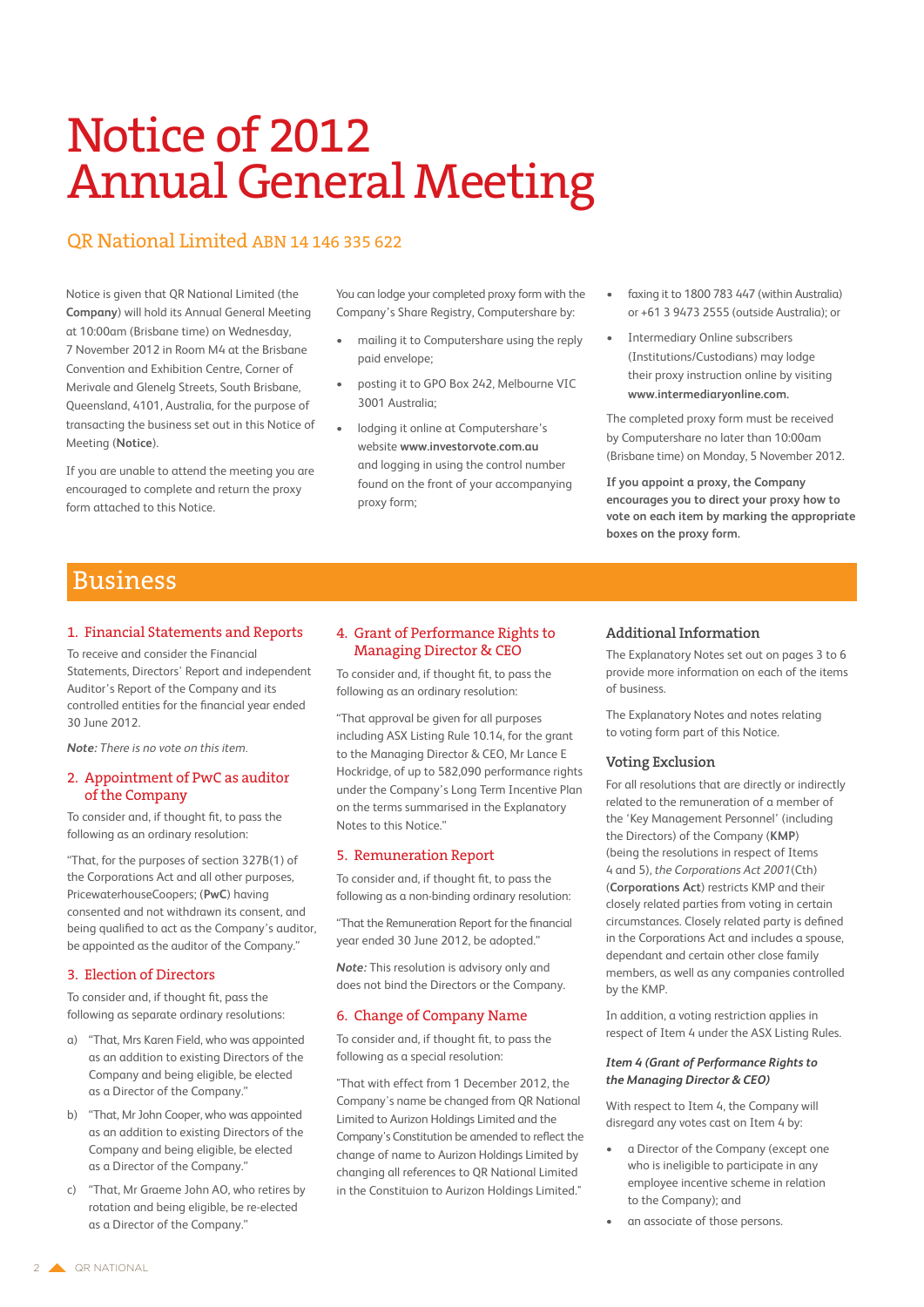

# Business (continued)

However, the Company need not disregard a vote if:

- it is cast by a person as proxy for a person who is entitled to vote, in accordance with the directions on the proxy form; or
- it is cast by the person chairing the meeting as proxy for a person who is entitled to vote, in accordance with a direction on the proxy form to vote as the proxy decides.

The Company is required under the Corporations Act to disregard any votes cast in their capacity as a proxy on the proposed resolution in Item 4 by a member of the KMP, or a closely related party of that person, where the appointment as proxy does not specify the way the proxy is to vote on the proposed resolution.

However, this restriction will not apply to the Chairman of the meeting where the appointment expressly authorises the Chairman to exercise the proxy on the proposed resolution in Item 4 even though the resolution is connected directly or indirectly with the remuneration of a member of the KMP.

The Chairman of the meeting intends to vote undirected proxies in favour of Item 4.

### **Undirected proxy voting by the Chairman of the meeting on Item 4**

If you appoint the Chairman of the meeting as your proxy and you do not direct your proxy how to vote on item 4 on the proxy form, you will be expressly authorising the Chairman of the meeting to exercise your proxy even if item 4 is connected directly or indirectly with the remuneration of a member of the KMP.

#### *Item 5 (Remuneration Report)*

The Company is required under the Corporations Act to disregard any votes cast (in any capacity) on the proposed resolution in Item 5 by or on behalf of:

- • a member of the KMP (details of whose remuneration are included in the Remuneration Report); and
- a closely related party of those persons (such as close family members or a company the person controls),

whether as shareholder or proxyholder. However, this restriction will not prevent such a person casting a vote on the proposed resolution in Item 5 by a member of the KMP,

or a closely related party of a member of the KMP, if the person does so as a proxy appointed by writing that specifies how the proxy is to vote on the proposed resolution (and the vote is being cast on behalf of a person who would not themselves be precluded from voting on the resolution).

The Chairman of the meeting intends to vote undirected proxies in favour of Item 5.

#### **Proxy voting by the Chairman of the meeting on Item 5**

If the Chairman of the meeting is your proxy or is appointed your proxy by default and you do not direct your proxy to vote "for", "against" or "abstain" on item 5 of the proxy form, you are directing the Chairman of the meeting to vote in favour of item 5 even if that item is connected directly or indirectly with the remuneration of a member of the KMP.

#### **By order of the Board***.*

**Dominic D Smith** Company Secretary Brisbane, 17 September 2012

# Explanatory Notes

The following Explanatory Notes have been prepared for the information of shareholders in relation to the business to be conducted at the Company's 2012 Annual General Meeting (**AGM**).

The purpose of these notes is to provide shareholders with information they reasonably require to decide how to vote upon the resolutions. The Board recommends that shareholders read these notes before determining whether or not to support a resolution.

#### *Item 1: Financial Statements and Reports*

The Financial Statements, Directors' Report and Auditor's Report for the Company for the year ended 30 June 2012 will be tabled at the meeting.

There is no requirement for shareholders to approve these reports. The Chairman of the meeting will, however, allow a reasonable opportunity for shareholders to ask questions on the reports and management of the Company at the meeting.

Shareholders will also be given a reasonable opportunity to ask a representative of the Company's auditor, PwC, questions relevant to the conduct of the audit and the preparation and content of the Auditor's Report.

The Company's 2012 Annual Report is available on the Company's website **www.qrnational.com.au.**

#### *Item 2: Appointment of PwC as auditor of the Company*

Pursuant to section 327C(1) of the Corporations Act, on 22 December 2010 the Company (having received the required consent) appointed PwC as its auditor. PwC has at all times since that date been formally engaged by the Company and has acted as the auditor of the Company.

During the year, the Company formally evaluated and was satisfied with the performance of PwC as the Company's auditor. Following the evaluation, the Company has agreed with PwC further terms of engagement for audit services.

The Company is seeking shareholders' approval of the appointment of PwC as the Company's auditor.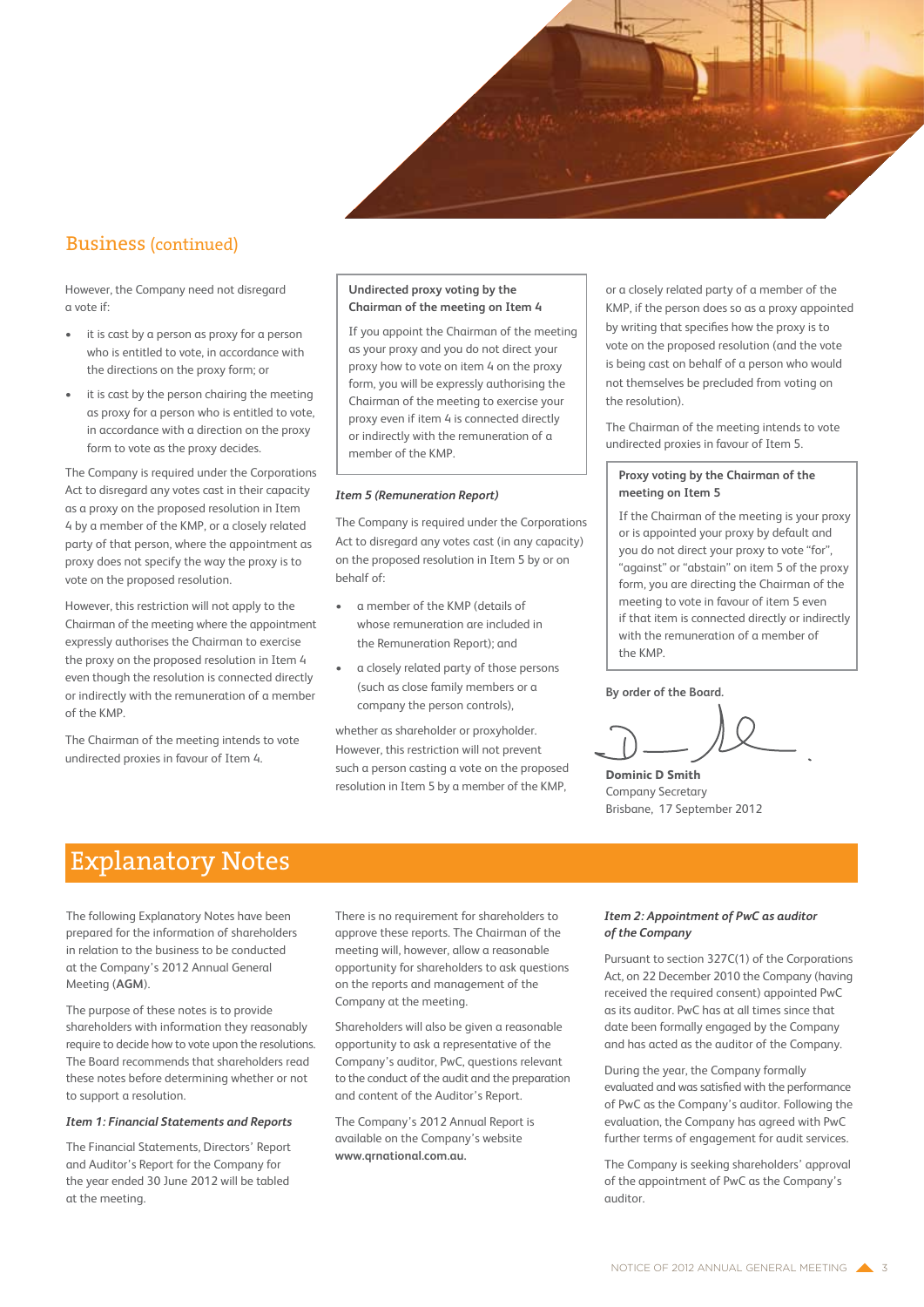# Explanatory Notes (continued)

For the purposes of section 328B of the Corporations Act, the Chairman of the Audit & Risk Management Committee, Mr Gene Tilbrook, as a member of the Company, has nominated PwC as auditor of the Company and PwC has consented and has not withdrawn its consent to the appointment. A copy of the nomination of PwC as auditor of the Company appears below.

If Item 2 is passed, the appointment of PwC as the Company's auditor will continue.

#### **Board Recommendation:**

**The Board recommends that shareholders vote in favour of the appointment of PwC as auditor of the Company.**

The Chairman of the meeting intends to vote all available proxies in favour of the appointment of PwC as auditor of the Company.

The Company Secretary QR National Limited Level 14, Railcentre 1 305 Edward Street BRISBANE OLD 4000

3 July 2012

Dear Mr Smith,

NOTICE OF NOMINATION AUDITOR

I, Gene Tilbrook, being a member of QR National Limited (Company), hereby nominate PricewaterhouseCoopers ('PwC') for appointment as auditor of the Company pursuant to section 328B of the *Corporations Act 2001* (Cth) ('Act'), at the next Annual General Meeting of the Company to be held on Wednesday, 7 November 2012, or any adjournment thereof.

Please distribute copies of this notice as required by the Act.

Yours sincerely

: i p. Llolle Gene Tilbrook

#### *Item 3: Election and re-election of Directors*

The Company's Constitution requires that an election of Directors must take place each year. The Company's Constitution and ASX Listing Rules also require that all new Directors appointed to the Board are subject to election at the next AGM of the Company. Mrs Karen Field and Mr John Cooper were appointed as additional members to the Board on 19 April 2012 and being eligible, offer themselves for election. Mr Graeme John AO has been a Director of the Company since 14 September 2010 and being eligible, offers himself for re-election.

The Board considers that individually and collectively the Company's Directors need to bring a level of skill, knowledge and experience that enables the Board to discharge its responsibilities effectively.

The Board's policy on board composition is to ensure that at all times, and through succession planning, there will be an appropriate mix of skills and experience so as to provide, on an ongoing basis, the necessary breadth and depth of knowledge which is required to meet the Company's responsibilities and objectives.

During the year, the Board reviewed existing guidelines used to assess the continued independence of the Company's Non-Executive Directors. As a result of the review, additional guidelines setting out quantitative materiality thresholds were adopted. The additional guidelines included in the Board Charter may be found on the Company's website. The Board is satisfied, after applying the policy, that each director whom is standing for election and reelection is independent.

The Governance & Nomination Committee oversaw a formal review of the performance of all Directors who held office during the year, including Mrs Karen Field, Mr John Cooper and Mr Graeme John AO. The Committee also reviewed the skills, knowledge and experience represented on the Board. The review processes are described in the Corporate Governance Statement of the 2012 Annual Report on pages 39– 40. Based on the reviews by the Committee, the Board recommends to shareholders that Directors standing for election and re-election be elected and re-elected.

Biographical details, skills and experience of Mrs Field, Mr Cooper and Mr John AO are set out below and on page 19 of the 2012 Annual Report.

#### 3(a): Mrs Karen Field

*Independent Non-Executive Director BEcon, MAICD*

Mrs Field has more than 30 years experience in the mining industry in Australia and overseas and has a strong background in human resources and project management.

Currently Mrs Field is a Non-Executive Director of a number of listed and unlisted entities including Sipa Resources Limited and Water Corporation of Western Australia. Prior to this, Mrs Field held Non-Executive Directorships with the Centre for Sustainable Resource Processing, Electricity Networks Corporation (Western Power), MACA Limited and Perilya Limited.

In addition, Mrs Field is a Director of a number of community based organisations including aged care provider Amana Living Inc,

The Gravity Discovery Centre Foundation and the University of Western Australia's Centenary Trust for Women.

Mrs Field is a Member of the Audit & Risk Management Committee and Remuneration & Succession Committee.

#### **Board Recommendation:**

**The Board (with Mrs Karen Field abstaining), recommends that shareholders vote in favour of the election of Mrs Karen Field as a Director of the Company.**

The Chairman of the meeting intends to vote all available proxies in favour of the election of Mrs Karen Field.

#### 3(b): Mr John Cooper

*Independent Non-Executive Director BSc (Building), FIE Aust, FAICD, FAIM*

Mr Cooper has more than 35 years experience in the construction and engineering sector in Australia and overseas. Currently, Mr Cooper is Chairman and Non-Executive Director of Southern Cross Electrical Engineering Limited and also holds Non-Executive Directorships with NRW Holdings Limited, Flinders Mines Limited and Neptune Marine Services Ltd.

During his career as an executive Mr Cooper's roles have encompassed large civil, commercial and infrastructure projects and complex engineering and project management activities in the mining, oil and gas, engineering and property sectors.

Mr Cooper is a Member of the Safety & Environment Committee and a Director of QR Network Pty Ltd.

#### **Board Recommendation:**

**The Board (with Mr John Cooper abstaining), recommends that shareholders vote in favour of the election of Mr John Cooper as a Director of the Company.**

The Chairman of the meeting intends to vote all available proxies in favour of the election of Mr John Cooper.

#### 3(c): Mr Graeme John AO

*Independent Non-Executive Director FCILT, MAICD*

Mr John AO has been an independent Non-Executive Director of QR National Limited since 14 September 2010.

Mr John has 30 years management experience in the transport operations sector including 16 years as Managing Director of Australia Post. He was also a Senior Executive of TNT Australia Ltd.

Mr John is a Director of Seven West Media Ltd, Racing Victoria and a commissioner of the Australian Football League.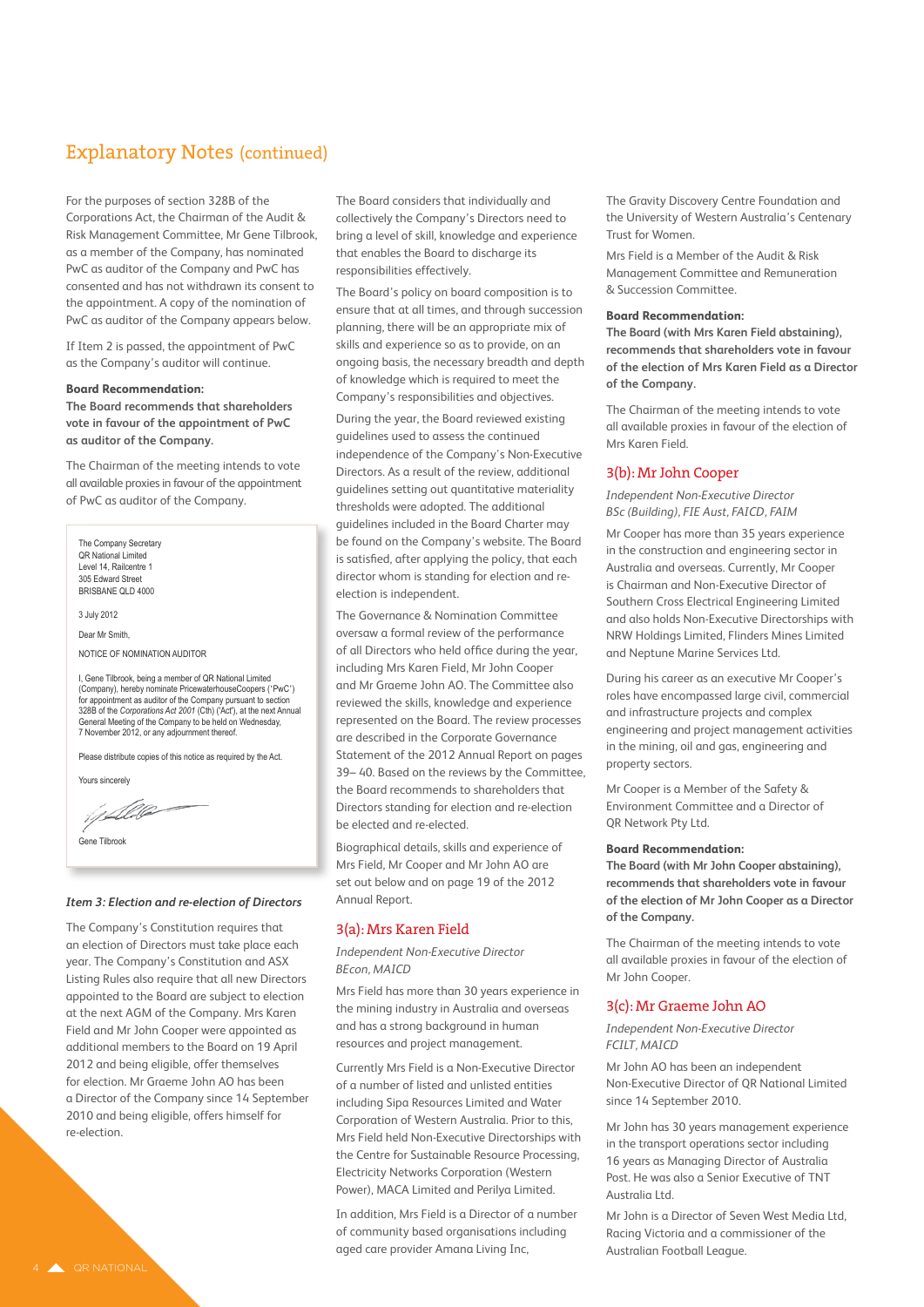

# Explanatory Notes (continued)

His previous roles include Chairman of Australian Air Express, Chairman of Star Track Express, Chairman of the Kahala Posts Group, Director of the International Post Corporation (Netherlands), Vice Chairman of Sai-Cheng Logistics International (China) and a trustee of the Committee for Melbourne and the MCG. He has received the Australian Sports Medal and Centenary Medal.

Mr John AO is the Chair of the Safety & Environment Committee, Member of the Remuneration & Succession Committee and a Director of QR Network Pty Ltd.

#### **Board Recommendation:**

**The Board (with Mr Graeme John AO abstaining), recommends that shareholders vote in favour of the re-election of Mr Graeme John AO as a Director of the Company.**

The Chairman of the meeting intends to vote all available proxies in favour of the re-election of Mr Graeme John AO as a Director of the Company.

#### *Item 4: Grant of Performance Rights to the Managing Director & CEO*

In accordance with ASX Listing Rule 10.14, shareholder approval is being sought for the proposed grant of 582,090 Performance Rights. This is the same value of Performance Rights, as a percentage of fixed pay that were issued to the Managing Director & CEO at the time of listing. The award of Performance Rights to the Company's Managing Director & CEO, Mr Hockridge, under the Company's Long Term Incentive Plan is on the terms set-out below.

Approval is being sought to allow the Company flexibility to either issue new shares or to purchase shares on-market for allocation to Mr Hockridge upon vesting of the Performance Rights.

## **Long Term Incentive Plan – terms and conditions**

Information on the general operation of the Long Term Incentive Plans is set out in the Company's Remuneration Report.

Performance Rights will be granted at no cost to Mr Hockridge and no amount is payable upon vesting of the Performance Rights. Performance Rights will be granted under, and subject to, the rules of the Company's Long Term Incentive Plan. Performance Rights do not carry any dividend or voting rights prior to vesting.

Each Performance Right entitles Mr Hockridge to one fully paid ordinary share in the capital of the Company, subject to the satisfaction of performance conditions described below. Shares allocated on vesting of Performance Rights will rank equally with current shares on issue in the same class.

If the Board determines that the performance conditions are satisfied, the Performance Rights will be automatically exercised. On vesting and exercise of the Performance Rights new shares may be issued or existing shares may be acquired on-market and allocated to Mr Hockridge.

If shareholder approval is obtained, it is intended that the Performance Rights will be granted shortly after the AGM, but in any event no later than 12 months after the meeting or any adjournment of the meeting.

#### **Performance conditions**

The Performance Rights to be granted to Mr Hockridge will be subject to three performance hurdles. Performance Rights will only vest on the satisfaction of the relevant performance hurdles measured over the three year period following the award **(performance period)** or a re-testing which will occur one year thereafter. 33.3% of the grant will be assessed with reference to total shareholder return (**TSR**) over the performance period relative to a peer group of companies (i.e. specified companies currently in the ASX 100). Broadly, TSR is the growth in share price plus dividends notionally reinvested in shares.

The level of performance required for each level of vesting and the percentage vesting associated with each level of performance in relation to the 'TSR' third of the award are set out in the table below:

| <b>QRN TSR Ranking</b>              | % of First Half of<br>the Award                            |
|-------------------------------------|------------------------------------------------------------|
| Below the 50th<br>percentile        | $0\%$ vest                                                 |
| At the 50th percentile              | 50 % vest                                                  |
| Between 51st and<br>74th percentile | Between 52% and<br>98 % vest (on a<br>straight line basis) |
| At or above 75th<br>percentile      | $100\%$ vest                                               |

Another 33.3% of the grant will require the achievement of an average increase in earnings per share (**EPS**) between the end of FY2013 and the end of the performance period (FY2015) of at least 7.5% per annum at which level of earnings growth 50% of this 'EPS' third of the award will vest, 50–100% of this 'EPS' third will vest if average EPS is between 7.5% and 10%. If the average earnings growth is 10% or greater, 100% of this 'EPS' third of the award will vest.

The last 33.3% of the grant will require a reduction in the operating ratio of the company to 75% by the end of the performance period (measured for the FY15 year).

An operating ratio in FY15 of more than 79.5% will result in none of this component vesting. A result between 79.5 and 75% will result in between 50% and 100% of this component vesting. A result of 75% or less will result in 100% vesting of this "Operating Ratio" third of the award.

Generally, Mr Hockridge must be employed with the Company as at the date of vesting to achieve the proposed award.

#### **Change of control and cessation of employment**

In addition to the circumstances set out above, the Directors also have discretion to determine that early vesting of a Performance Right will occur if there is a takeover bid, scheme of arrangement or some other change of control transaction of the Company for the purposes of the Long Term Incentive Plan Rules.

Where Mr Hockridge ceases employment with the Company (other than for cause), the Performance Rights may, at the Board's discretion, either be retained by Mr Hockridge as unvested equity under the Long Term Incentive Plan until they either vest or lapse in accordance with their terms or may be received by him as a pro rata vesting on the basis of the Company's performance during the period from the grant to the termination date.

The Board may also, in its discretion, decide to accelerate the vesting of some or all of the Performance Rights held by Mr Hockridge in specified circumstances including death, total and permanent disablement or cessation of employment for other reasons (as determined by the Board).

#### **Other information**

In relation to the Company's Long Term Incentive Plan:

- Mr Hockridge is the only Director entitled to participate in the Long Term Incentive Plan.
- There is no loan scheme operating in relation to the Performance Rights.
- Mr Hockridge is prohibited from hedging the share price exposure in respect of the Performance Rights during the performance period applicable to those rights.
- Mr Hockridge holds 1,160,852 Performance Rights issued under the Long Term Incentive Plan. These Performance Rights were granted at no cost to Mr Hockridge and no amount is payable upon vesting of those Performance Rights. Rights issued under the Deferred Short Term Incentive Plan, have vested and the plan terminated.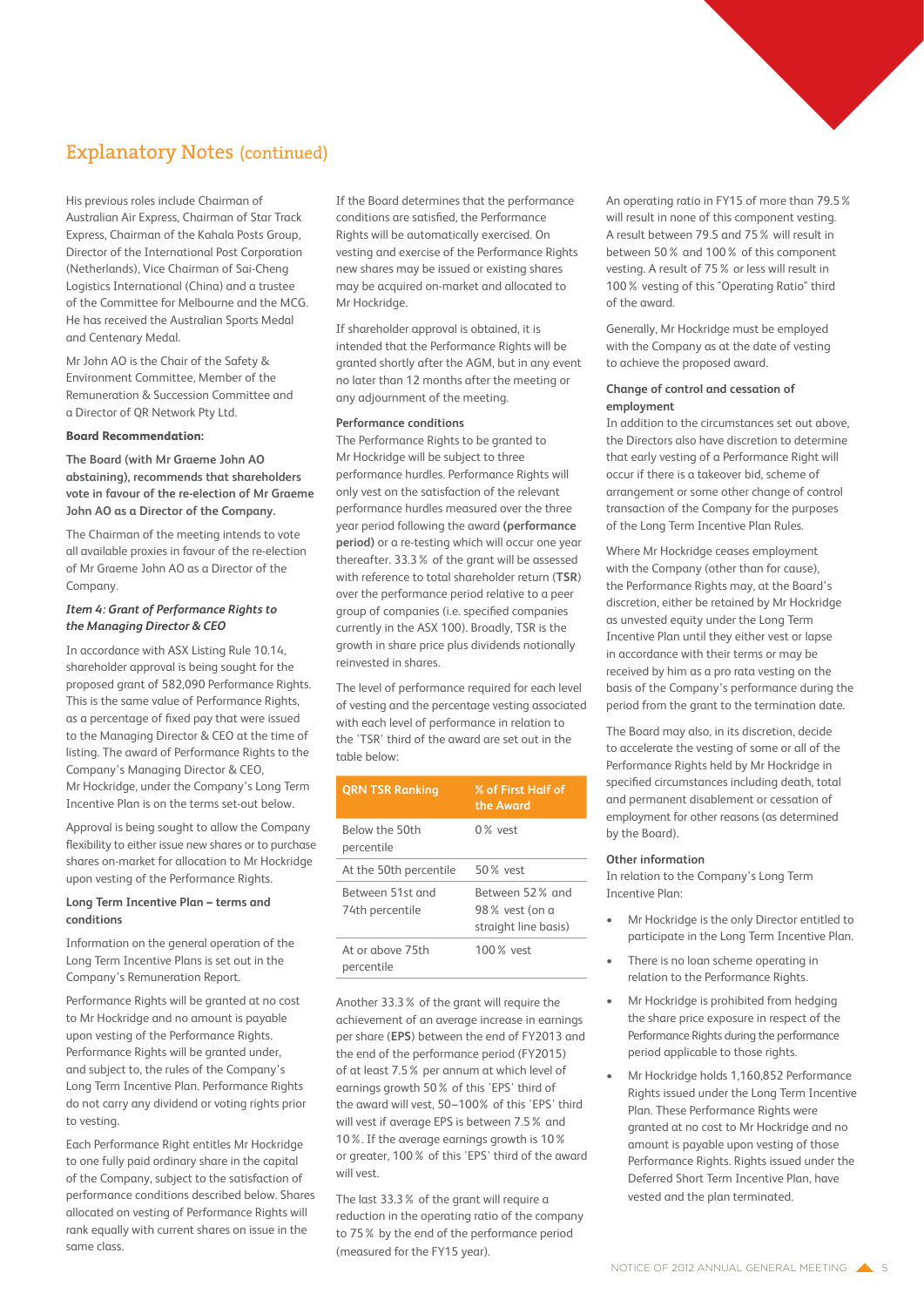# Explanatory Notes (continued)

The resolution seeks shareholder approval of a share-linked incentive payment to the Managing Director & CEO.

If the resolution is not approved, the Board will instead seek to negotiate alternative long term incentives to the value of those proposed to be granted to Mr Hockridge including for example cash payments. Any incentives granted will be subject to performance hurdles.

#### **Voting exclusion statement**

A voting exclusion statement applies to this resolution and has been included in the Notice. Please refer to the Voting Notes attached to these Explanatory Notes in relation to important information relating to voting on this item.

#### **Board Recommendation**

**The Board (with Mr Lance Hockridge abstaining), considers the grant of Performance Rights to the Managing Director & CEO appropriate in all the circumstances and recommends that shareholders vote in favour of the grant.**

The Chairman of the meeting intends to vote all available proxies in favour of Item 4.

#### *Item 5: Remuneration Report*

The Remuneration Report of the Company for the financial year ended 30 June 2012 ("Remuneration Report") is set out on pages 24 to 38 of the 2012 Annual Report.

The Remuneration Report explains the Board's practices in relation to the objectives and structure of remuneration and provides specified details of the components of Directors and senior executives remuneration, including performance conditions.

The Chairman of the meeting will allow a reasonable opportunity for discussion on the Remuneration Report at the meeting.

Shareholders will be asked to vote on the Remuneration Report. However, in accordance with the Corporations Act, this vote is of an advisory nature only and does not bind the Company or its Directors.

#### **Voting exclusion**

A voting exclusion statement applies to this resolution as set out in the Notice. Please refer to the Voting Notes attached to these Explanatory Notes in relation to important information relating to voting on this item.

#### **Board Recommendation:**

**The Board unanimously recommends that shareholders vote in favour of adopting the Remuneration Report.**

The Chairman of the meeting intends to vote all available proxies in favour of Item 5.

#### *Item 6: Change of Company name*

On 1 July 2010, the government-owned corporation QR Limited was divided into two separate businesses. One of those businesses was QR National.

The Company was listed on the ASX through an initial public offering (IPO) in November 2010. The Company retained the QR prefix in its name at that time to maintain brand recognition for the purpose of marketing the IPO.

Since the IPO, there has been some market confusion about the services, ownership and operations of the Company. That confusion has centred on the association between the Company and the Queensland governmentowned Queensland Rail Limited. This confusion has not abated. The Company and Queensland Rail Limited are not related entities. The Company is of the view that this continued confusion is impairing its corporate reputation and the transformation of the business as it works towards becoming a world class operator.

The proposed name removes the confusion with Queensland Rail Limited and better reflects the geographical scope of operations and also underpins the growth profile of the business. In terms of branding, the corporate logo and colours will remain unchanged, ensuring brand equity is protected.

This resolution is a special resolution and can only be passed if at least 75% of the votes cast, in person or by proxy, by members entitled to vote on this resolution vote in favour.

#### **Board Recommendation:**

**The Board unanimously recommend that shareholders vote in favour of adopting the Remuneration Report.** 

The Chairman of the meeting intend to vote all available proxies in favour of Item 6.

# Voting Notes

#### Voting Entitlement

The Board has determined in accordance with the Company's Constitution, regulation 7.11.37 of the Corporations Regulations 2001 (Cth) and ASX Settlement Operating Rule 5.6.1 that a person's entitlement to vote at the meeting will be taken to be the entitlement for that person as set out in the Register of Members at 7.00pm (Sydney time) on Monday 5 November 2012. Transactions registered after that time will, accordingly, be disregarded in determining which shareholders are entitled to attend and vote at the meeting.

#### Voting Restrictions

Items 4 and 5 are subject to applicable voting restrictions as set out in the Notice.

Important information is set out below in relation to undirected proxies in relation to Items 4 and 5 which you should read before completing your proxy form.

#### Methods of Voting

Ordinary shareholders can vote in the following ways:

- By attending the meeting and voting either in person or, by attorney or, in the case of corporate shareholders, by corporate representative.
- By appointing a proxy to vote on their behalf using the proxy form enclosed with this Notice of Meeting or online at Computershare's website: **www.investorvote.com.au**

#### Attending the Meeting

If you attend the meeting, please bring your personalised proxy form with you. The bar code at the top of the form will help you to register. If you do not bring your form with you, you will still be able to attend the meeting but representatives from Computershare will need to verify your identity. You will be able to register from 9.00am (Brisbane time) on the day of the meeting.

# Corporate Shareholders

Corporate shareholders who wish to appoint a representative to attend the meeting on their behalf must provide that person with a properly executed letter or other document confirming that they are authorised to act as the company's representative.

The authorisation may be effective either for this meeting only or for all meetings of the Company. Shareholders can download and fill out the "Appointment of Corporate Representative" form from the Computershare website:

#### **www.investorcentre.com/qrn**

The form is available by clicking on the "Downloadable Forms" tab on the information menu.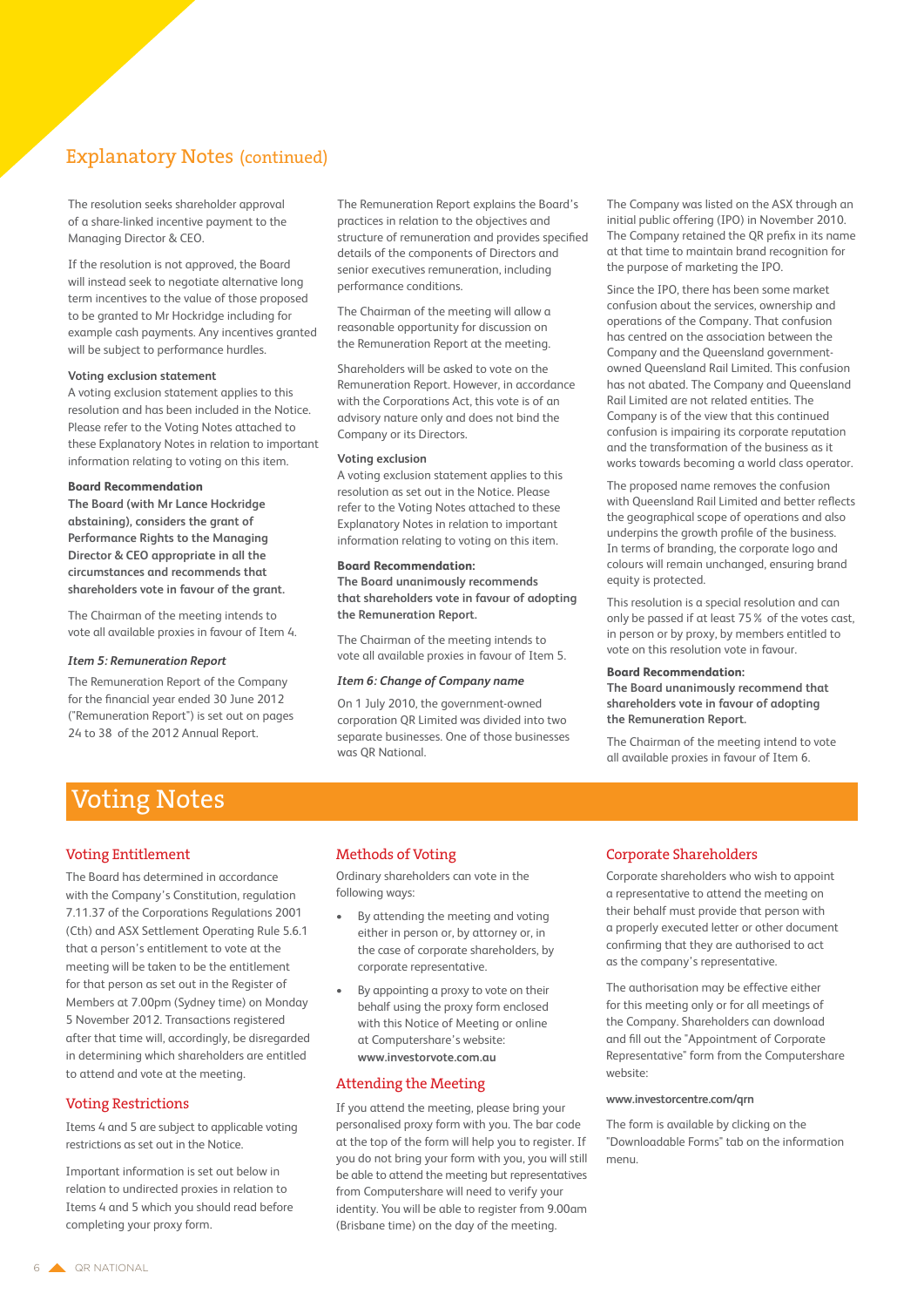# Voting Notes (continued)

# Voting by Proxy

If you are entitled to attend and vote at the meeting, you can appoint a proxy to attend and vote on your behalf.

A proxy need not be a shareholder of the Company and may be an individual or a body corporate.

A personalised proxy form is included with this Notice.

If you are entitled to cast two or more votes, you may appoint two proxies and may specify the proportion or number of votes each proxy is appointed to exercise.

If you do not specify a proportion or number, each proxy may exercise half of the votes. If you require a second proxy form, please contact Computershare Investor Services Pty Limited on 1800 776 476 (within Australia) or +61 3 9938 4376 (outside Australia).

**If you appoint a proxy, the Company encourages you to direct your proxy how to vote on each item by marking the appropriate boxes on the proxy form.**

# Lodging Your Proxy Form

You can lodge your completed proxy form by:

- mailing it to Computershare using the reply paid envelope.
- posting it to GPO Box 242, Melbourne VIC 3001 Australia.
- lodging it online at Computershare's website **www.investorvote.com.au** and logging in using the control number found on the front of your accompanying proxy form:

*(note: you will be taken to have signed your proxy form if you lodge it in accordance with the instructions on the website).*

- faxing it to 1800 783 447 (within Australia) or +61 3 9473 2555 (outside Australia).
- Intermediary Online subscribers (Institutions / Custodians) may lodge their proxy instruction online by visiting **www.intermediaryonline.com**

Your completed proxy form (and any necessary supporting documentation) must be lodged online or received by Computershare no later than 10.00am (Brisbane time) on Monday 5 November 2012, being 48 hours before the commencement of the meeting.

If the proxy form is signed by an attorney, the original power of attorney under which the proxy form was signed (or a certified copy) must also be received by Computershare by 10.00am (Brisbane time) on Monday 5 November 2012 unless it has been previously provided to Computershare.

If you appoint a proxy, you may still attend the meeting. However, your proxy's rights to speak and vote are suspended while you are present. Accordingly, you will be asked to revoke your proxy if you register at the meeting.

## Undirected and Directed Proxies

If you appoint the Chairman of the meeting or the Directors or executives identified as "Key Management Personnel" (**KMP**) (see below) as your proxy, you should direct your proxy how to vote in respect of Item 4 (Grant of Performance Rights to the Managing Director & CEO) and Item 5 (Remuneration Report) if you want your shares to be voted on these Items.

If you leave your proxy form undirected on Items 4 or 5 no Director (other than the Chairman of the meeting) or other member of the KMP (or their closely related parties) will be able to vote your shares on these items. In the case of the Chairman of the meeting, he will be able to vote your proxy on these items if you mark the appropriate box on the proxy form authorising him to do so.

Where he is permitted to do so, the Chairman of the meeting will vote all available proxies on, and in favour of, all of the motions.

The following persons have been identified as the Company's KMP – Mr Lance Hockridge (Managing Director & CEO), Deborah O'Toole (Executive Vice President & Chief Financial Officer), Greg Pringle (Executive Vice President Enterprise Services), John Stephens (Executive Vice President Human Resources), Michael Carter (Executive Vice President Network), Ken Lewsey (Executive Vice President Strategy & Business Development), Lindsay Cooper (Acting Executive Vice President Operations), Greg Robinson (Executive Vice President Business Sustainability) and Paul Scurrah (Executive Vice President Commercial & Marketing). Marcus McAuliffe (former Executive Vice President & Chief Executive Officer, Coal Operations) and Curtis Davies (former Executive Vice President & Chief Executive Officer, Coal Customers and Strategy) are not, at the date of this Notice, employees of the Company. However, in accordance with the Corporations Act it is considered that Mr McAuliffe and Mr Davies continue to be members of the KMP for the purposes of the 2012 AGM and as such, will be considered in the same manner as other members of the KMP listed above.

If you appoint a proxy, the Company encourages you to clearly instruct your proxy how to vote on each Item by marking the appropriate boxes on the proxy form.

## Poll

Voting on all items will be determined by a poll at the meeting rather than a show of hands.

Shareholders and proxy holders attending the meeting will be provided with poll voting cards. Shareholders not attending the meeting may use the enclosed proxy form.

# Questions from Shareholders

Discussion will take place on all the items of business set out in this Notice, prior to shareholders being asked to vote. Shareholders will have the opportunity to ask questions (including an opportunity to ask questions of the auditor). In addition, Board members and senior executives will be available in the foyer area after the meeting.

The Company will endeavour to address the more frequently asked questions at the meeting.

#### **Webcast**

A webcast of the meeting will be available on the Company's website **www.qrnational.com.au**. If you attend the meeting in person you may be included in photographs or the webcast recording.

# Results of the Meeting

Voting results will be announced on the Australian Securities Exchange (**ASX**) as soon as practicable after the meeting and will also made available on the Company's website **www.qrnational.com.au.**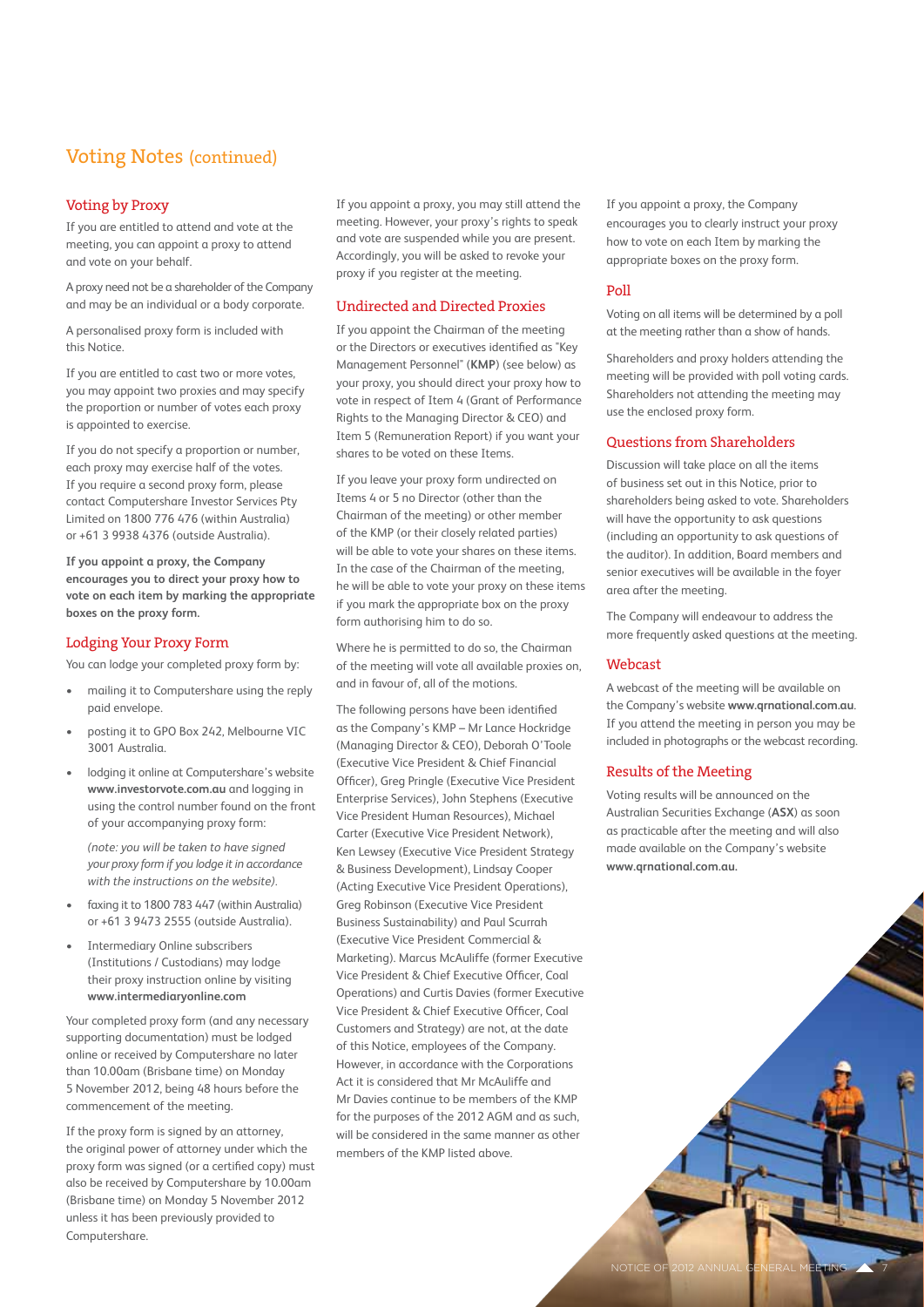# How to get to the Annual General Meeting

**The Annual General Meeting is to be held at the Brisbane Convention and Exhibition Centre (BCEC), Room M4, Corner of Merivale and Glenelg Streets, South Brisbane, Queensland, 4101, Australia. The BCEC is in the South Bank riverside precinct and is centrally located in Brisbane and accessible by all modes of transport. If you enter the BCEC through the Main Entry, Corner of Merivale and Glenelg Streets, follow the signs up the escalators to the Mezzanine Level (see diagram below).**

## Car

Various car parking options are available close to the venue and are detailed in the map on this page. A schedule of fees for parking at the venue is available at **www.bcec.com.au/venue-and-services/ car-parking.aspx.**

## Train

South Bank Station is within a five minute walk of the BCEC and can be accessed from Tribune Street. Train timetables are available at **www.translink.com.au**. The airport to the BCEC is approximately a 22 minute ride by Airtrain.

## Bus

South Bank is serviced by two bus stations: The Cultural Centre Busway on Melbourne Street and the South Bank Busway corner of Colchester and Tribune Streets, South Bank. A free city loop bus service circles Brisbane's Central Business District including South Bank.

# **CityCat**

A popular and speedy way to travel the river. The CityCat terminal is located outside the riverside restaurants on the riverside promenade at South Bank. CityCats operate daily from 5.30am to 10.30pm.

**For train, bus and City Cat timetable information please telephone TransLink on 131 230 or visit www.translink.com.au.**

# Taxi

Taxis can take you to the main doors of the BCEC – please provide the above address to your driver.

# Accessibility

Parking is available for people with disabilities in all areas of the BCEC car park which can be accessed by lifts and ramps. Restrooms are located on every level in the BCEC adjacent to all meeting rooms. The BCEC has its own designated taxi rank and all stairs have handrails. The BCEC also provides a multi-channel infrared translation system providing translation facilities for non-English speaking delegatesand for the hearing and sight impaired.







MERIVALE STREET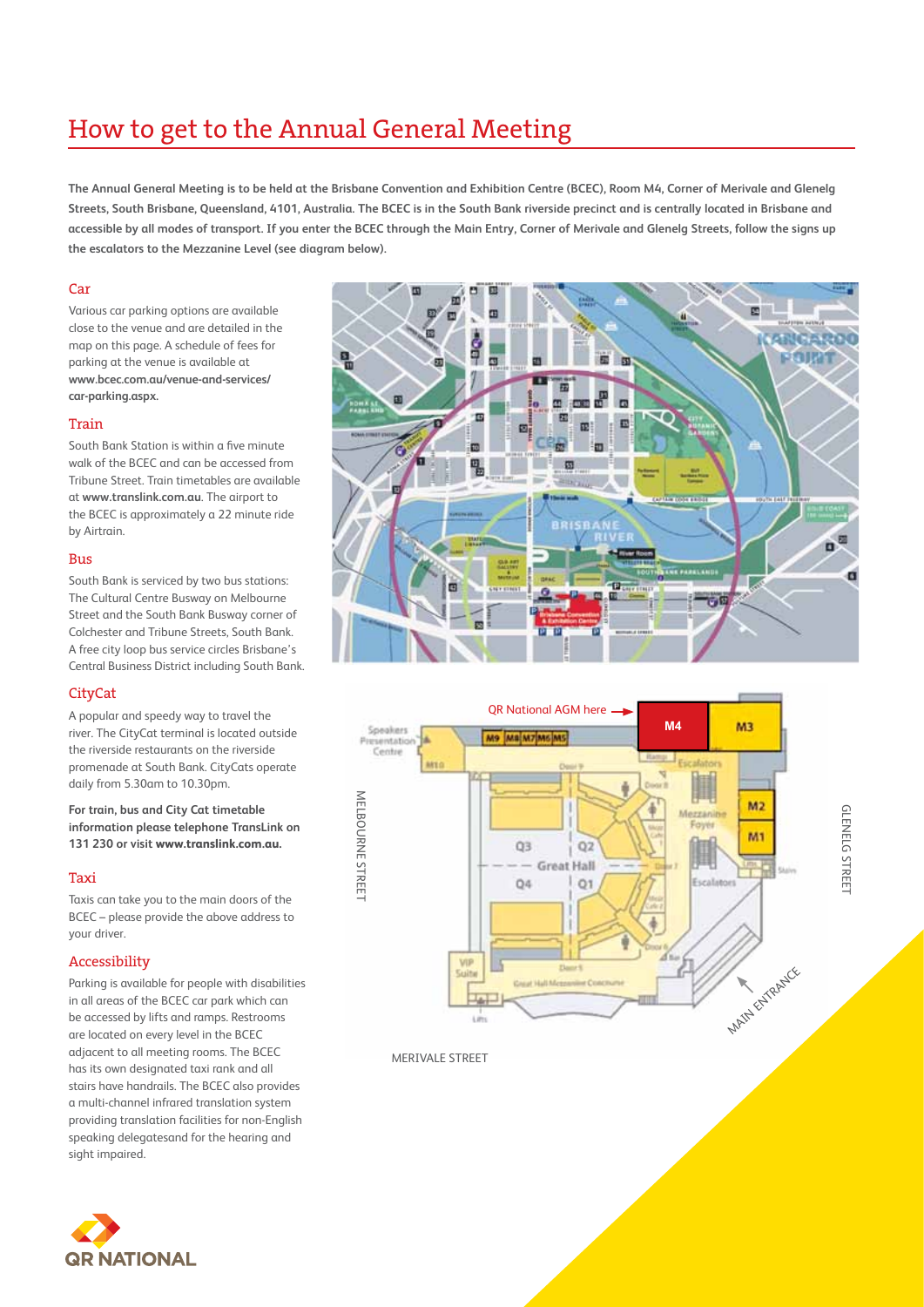



# **Lodge your vote:**

**Online:** www.investorvote.com.au  $\boxed{\Box}$ 

\*<br>\* London<br>Timografia

 $\vdash$  000001 000 QRN MR SAM SAMPLE FLAT 123 123 SAMPLE STREET THE SAMPLE HILL SAMPLE ESTATE SAMPLEVILLE VIC 3030 **By Mail:**

Computershare Investor Services Pty Limited GPO Box 242 Melbourne Victoria 3001 Australia

Alternatively you can fax your form to (within Australia) 1800 783 447 (outside Australia) +61 3 9473 2555

For Intermediary Online subscribers only (custodians) www.intermediaryonline.com

# **For all enquiries call:**

(within Australia) 1800 776 476 (outside Australia) +61 3 9938 4376

# **Proxy Form**

**www.investorvote.com.au** Vote online or view the annual report, 24 hours a day, 7 days a week:  $\boxed{\square}$ 

 $\overline{\mathsf{M}}$ **Cast your proxy vote**

**Access the annual report**

 $\overline{\blacktriangledown}$ **Review and update your securityholding** **Control Number: 999999** *Your secure access information is:*

**SRN/HIN: I9999999999**

**PLEASE NOTE:** For security reasons it is important that you keep your SRN/HIN confidential.

# **For your vote to be effective it must be received by 10:00am (Brisbane time) on Monday 5 November 2012**

# **How to Vote on Items of Business**

All your securities will be voted in accordance with your directions.

# **Appointment of Proxy**

**Voting 100% of your holding:** Direct your proxy how to vote by marking one of the boxes opposite each item of business. If you do not mark a box your proxy may vote as they choose. If you mark more than one box on an item your vote will be invalid on that item.

**Voting a portion of your holding:** Indicate a portion of your voting rights by inserting the percentage or number of securities you wish to vote in the For, Against or Abstain box or boxes. The sum of the votes cast must not exceed your voting entitlement or 100%.

**Appointing a second proxy:** You are entitled to appoint up to two proxies to attend the meeting and vote on a poll. If you appoint two proxies you must specify the percentage of votes or number of securities for each proxy, otherwise each proxy may exercise half of the votes. When appointing a second proxy write both names and the percentage of votes or number of securities for each in Step 1 overleaf.

**A proxy need not be a securityholder of the Company.**

# **Signing Instructions for Postal Forms**

**Individual:** Where the holding is in one name, the securityholder must sign.

**Joint Holding:** Where the holding is in more than one name, all of the securityholders should sign.

**Power of Attorney:** If you have not already lodged the Power of Attorney with the registry, please attach a certified photocopy of the Power of Attorney to this form when you return it.

**Companies:** Where the company has a Sole Director who is also the Sole Company Secretary, this form must be signed by that person. If the company (pursuant to section 204A of the Corporations Act 2001) does not have a Company Secretary, a Sole Director can also sign alone. Otherwise this form must be signed by a Director jointly with either another Director or a Company Secretary. Please sign in the appropriate place to indicate the office held. Delete titles as applicable.

# **Attending the Meeting**

Bring this form to assist registration. If a representative of a corporate securityholder or proxy is to attend the meeting you will need to provide the appropriate "Certificate of Appointment of Corporate Representative" prior to admission. A form of the certificate may be obtained from Computershare or online at www.investorcentre.com/qrn under the information tab, "Downloadable Forms".

**Comments & Questions:** If you have any comments or questions for the company, please write them on a separate sheet of paper and return with this form.